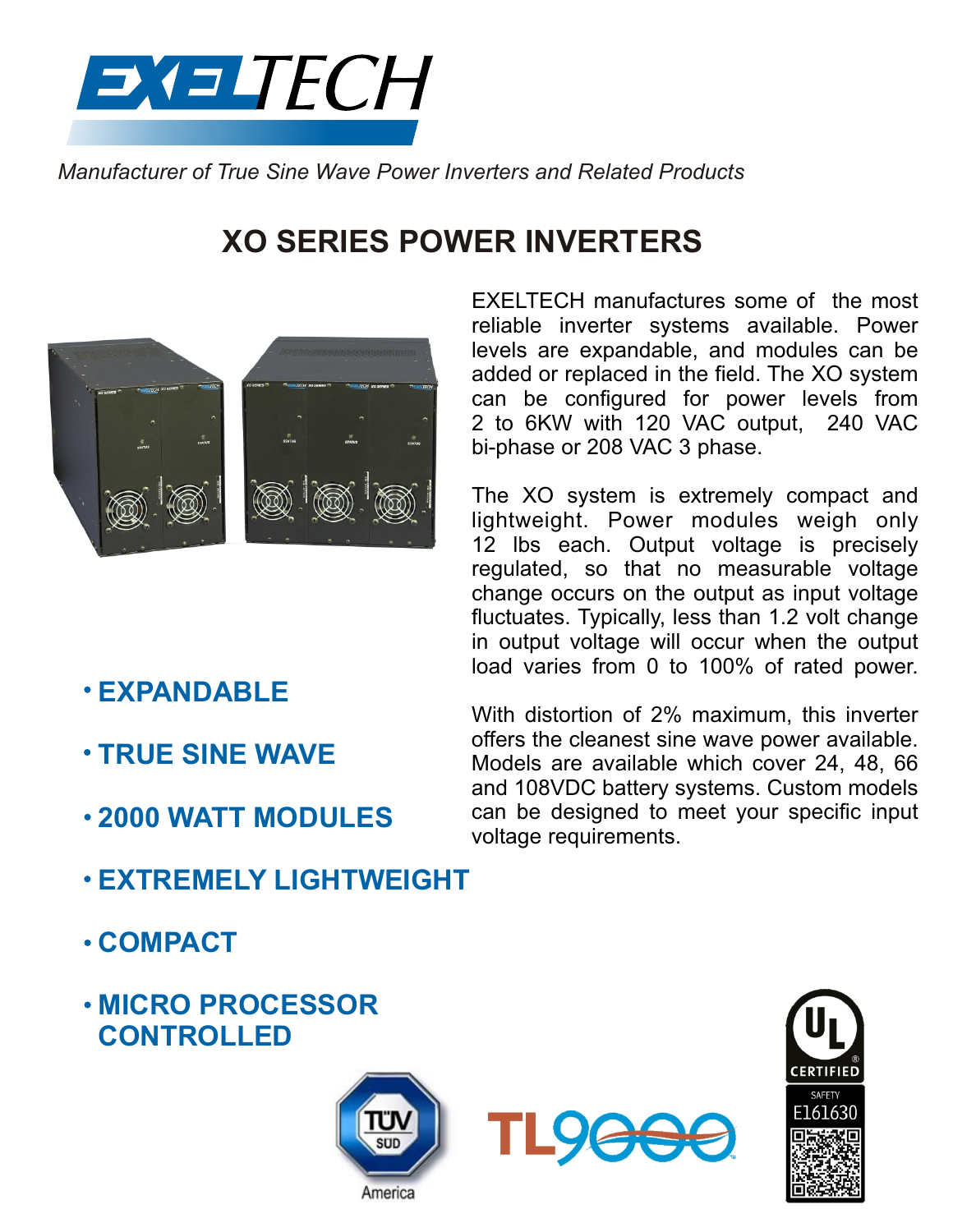# **XO SERIES POWER INVERTER SPECIFICATIONS**

#### **OUTPUT POWER**

| <b>CONTINUOUS</b><br><b>POWER</b> | <b>SURGE</b><br><b>POWER</b> | <b>NO LOAD</b><br><b>POWER</b> | <b>OUTPUT</b><br><b>VOLTAGE</b> | <b>OUTPUT</b><br><b>CURRENT</b> | <b>WEIGHT</b><br>LBS. |
|-----------------------------------|------------------------------|--------------------------------|---------------------------------|---------------------------------|-----------------------|
| 1700W                             | 3400W                        | <b>12W</b>                     | $100 + 2\%$                     | 16.7                            | 15                    |
| 3400W                             | 6800W                        | 24W                            | $100 + 2\%$                     | 16.7                            | 28.6                  |
| 5100W                             | 10200W                       | 35W                            | $100 + 2\%$                     | 16.7                            | 37                    |
| 2000W                             | 4000W                        | <b>12W</b>                     | $120 + 2%$                      | $16.7(15)^{*}$                  | 15                    |
| 4000W                             | 8000W                        | 24W                            | $120 + 2%$                      | $16.7(15)^{*}$                  | 28.6                  |
| 6000W                             | 12000W                       | 35W                            | $120 + 2%$                      | $16.7(15)^{*}$                  | 37                    |

\*12Vdc Rating- 1800W

#### **INPUT**

| <b>MODEL</b><br><b>VOLTAGE</b> | <b>MINIMUM</b><br>(TYPICAL) | <b>SYSTEM</b><br>(TYPICAL) | <b>MAXIMUM</b><br>(TYPICAL) | <b>TYPICAL</b><br><b>EFFICIENCY</b><br>@ FULL<br><b>POWER</b> | <b>PEAK</b><br><b>EFFICIENCY</b><br>@.1/2<br><b>POWER</b> |
|--------------------------------|-----------------------------|----------------------------|-----------------------------|---------------------------------------------------------------|-----------------------------------------------------------|
| 12V                            | 10.4V                       | 13.8V                      | 15V                         | $> 80\%$                                                      | > 83%                                                     |
| 24V                            | 20.8V                       | 27.6V                      | 30 <sub>V</sub>             | >88%                                                          | >90%                                                      |
| 48V                            | 41.6V                       | 55.2V                      | 60V                         | >88%                                                          | >90%                                                      |
| 66V                            | 57.2V                       | 75.9V                      | 82.5V                       | >88%                                                          | >90%                                                      |
| 108V                           | 93.6V                       | 124.2V                     | 135V                        | >88%                                                          | >90%                                                      |

#### **PROTECTION CIRCUITRY**

| Over Voltage:        | Shutoff at maximum input<br>voltage, per input table.<br>Shutoff at minimum input |  |
|----------------------|-----------------------------------------------------------------------------------|--|
| Under Voltage:       |                                                                                   |  |
|                      | voltage, per input table.                                                         |  |
| Thermal:             | Shuts off due to over                                                             |  |
|                      | temperature condition.                                                            |  |
| <b>Output Short:</b> | Unit shuts off:                                                                   |  |
|                      | electronically limited.                                                           |  |
|                      | Manual reset required.                                                            |  |

#### **ENVIRONMENTAL**

| Temperature: | -25 $^{\circ}$ C to +25 $^{\circ}$ C full power,<br>derated -17% @ 50°C then |
|--------------|------------------------------------------------------------------------------|
|              | 20% per 10°C above 50°C.                                                     |
| Humidity:    | 5 to 95% non-condensing                                                      |
| Cooling:     | Thermostatically controlled                                                  |
|              | variable speed forced air                                                    |
| Finish:      | Powder coated                                                                |
| Warranty:    | Two years parts and labor.                                                   |
|              |                                                                              |

#### **MECHANICAL**

| Case size:<br>7" Case HOLDS UP TO 2 MODULES<br>9 inches High<br>18 inches Deep<br>7 inches Wide<br>Weight: 28 lbs. |
|--------------------------------------------------------------------------------------------------------------------|
| 9" Case HOLDS UP TO 3 MODULES<br>9 inches High                                                                     |

18 inches Deep 9 inches Wide Weight: 37 lbs.

### **GENERAL**

| <b>CONDITIONS</b>      | <b>MINIMUM</b> | <b>TYPICAL</b> | <b>MAXIMUM</b> |
|------------------------|----------------|----------------|----------------|
| <b>WAVEFORM</b>        |                | SINUSOIDAL     |                |
| <b>LINE REGULATION</b> |                | $.1\%$         | 2%             |
| <b>LOAD REGULATION</b> |                | 1%             | 2%             |
| <b>DISTORTION</b>      |                | 1.5%           | 2%             |
| <b>FREQUENCY</b>       | $-1%$          | 60Hz           | $+.1\%$        |